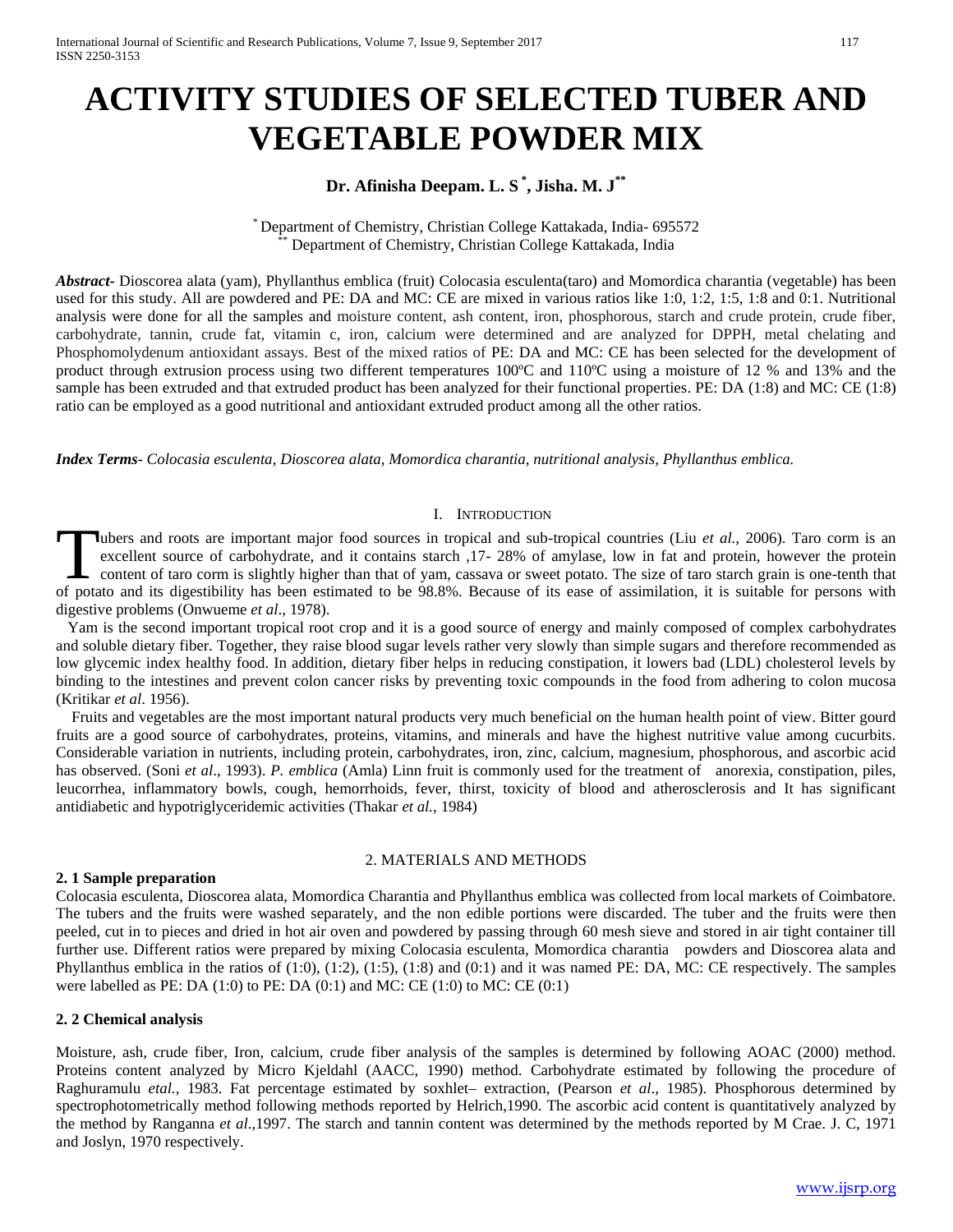## **2. 3 In vitro Antioxidant Assays**

## 2. 3. 1 Sample preparation for antioxidant assay

All the samples were packed in soxhlet separately and extracted with methanol. The solvent extracted is concentrated by rotary vacuum evaporator and then dried in vacuum oven.

## 2. 3. 2. Phosphomolybdenum assay

The antioxidant activity of samples was evaluated by the green phosphomolybdenum complex formation according to the method of Prieto *et al.,* 1990.An aliquot of 100 μL sample and ascorbic acid in 1 mm dimethyl sulphoxide (standard) or distilled water (blank) is added with 1 mL of reagent solution (0.6 M sulphuric acid, 28 mm sodium phosphate and 4 mm ammonium molybdate) in a test tube. The sample is incubated at 95˚C for 90 min. The samples are cooled and absorbance of the mixture was measured at 695 nm. The Total antioxidant capacity is expressed as mean values in mg of ascorbic acid equivalents/ gram extract.

## 2. 3. 3. DPPH radical scavenging activity

The antioxidant activity of the extract was determined in terms of hydrogen donating or radical scavenging ability using the stable radical DPPH, according to the method of Blios (1958). The sample extracts at various concentrations is taken and the volume is adjusted to 100 µL with methanol. About 5 mL of 0.1 mm methanolic solution of DPPH was added to the aliquots of samples and standards (BHA, BHT, Rutin and Vitamin E) and shaken vigorously. Negative control was prepared by adding 100 µL of methanol in 5 mL of 0.1 mm methanolic solution DPPH. The tubes were allowed to stand for 20 minutes at 27°C. The absorbance of the sample was measured at 517 nm against the blank. Radical scavenging activity of the samples was expressed as IC50 which is the concentration of the sample required to inhibit 50% of DPPH concentration.

## 2. 3. 4. Metal chelating activity

The chelating of ferrous ions by various extracts of sample was estimated by the method of Dinis *et al.* (1994). 100 μL of the extract and BHT (standard) were added to 50 $\mu$ Lsolution of 2 mm FeCl<sub>2</sub>. The reaction was initiated by the addition of 200  $\mu$ L of 5 mm ferrocene and the mixture was shaken vigorously and left kept for 10 min. Absorbance taken at 562 nm against blank. The metal chelating capacity of the extracts is evaluated using the equation:

Metal chelating capacity (%) =  $[(A_0 - A_1) / A_0]$  X 100,

where,  $A_0$  is the absorbance of the control,

 $A_1$  is the absorbance of the sample extract/standard.

2. 3. 5. Product development

The procedure for product development is given in Fig. 1

100g Sample 5 (1:8) Moisture content was varied from 12-13% according to the trial Sieving the above  $\overrightarrow{mx}$  just to avoid lumps Adjusting the temperature of extruder to  $110^{\circ}$ C/120 °C Extruded product Packaging Storage

## **Figure 1: Flow chart for the development of product is as follows**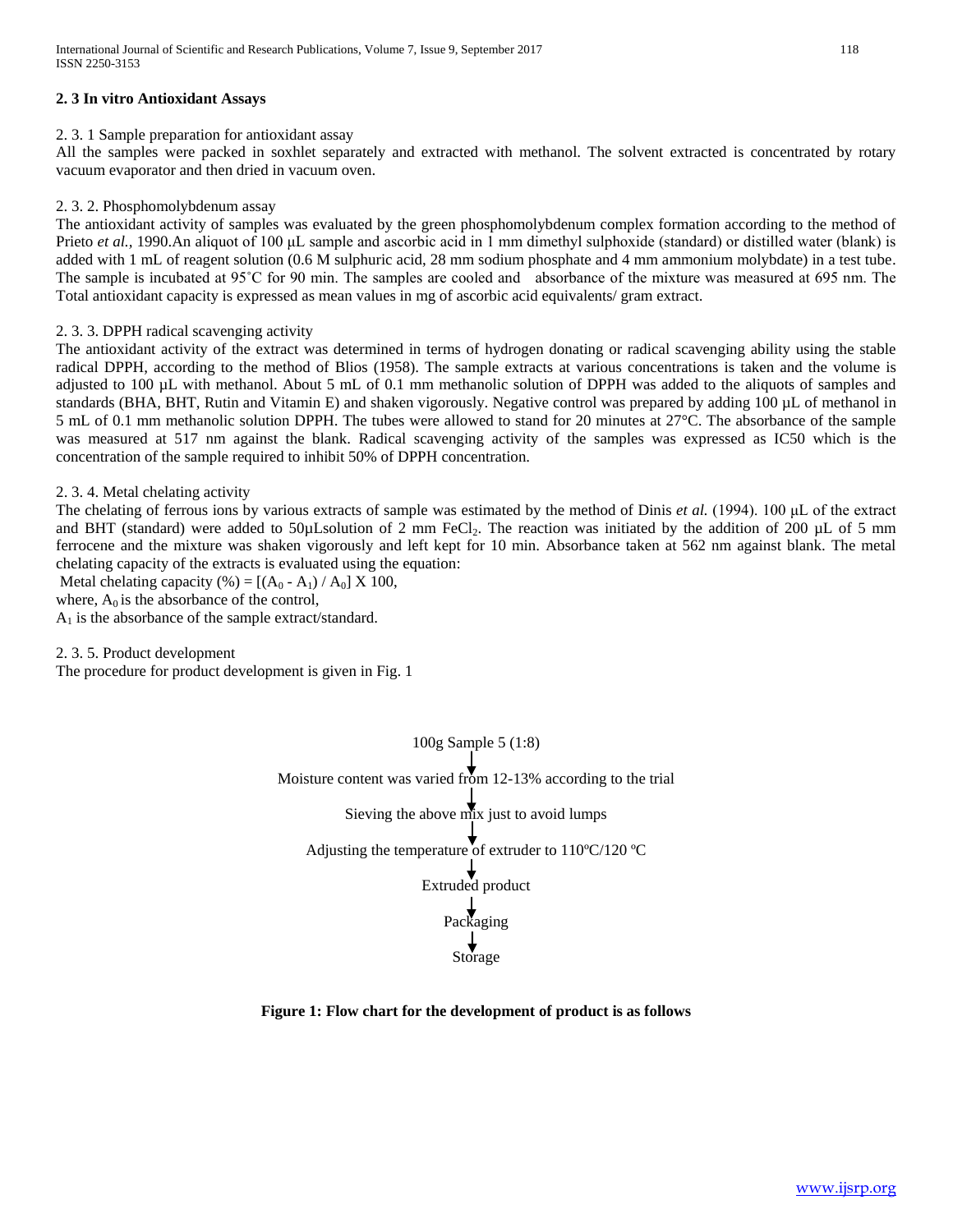## **2.3. 6. Extruded product analysis**

Mass flow rate was determined by the method described by Singh *et al*., 1996.Bulk density was determined by the method described by Udensi *et al*. 2000. Swelling power and percent solubility was determined by the method described by Schoch 1964.

#### 3. RESULTS AND DISCUSSION

## **3. 1 Chemical characteristics of various mixed ratios of PE: DA**

The results indicate that moisture content of PE: DA (1:8) showed a highest moisture content of 6.18% when compared to the other mixed ratios. The observed high moisture levels of the tubers may influence the textural quality of *D. alata* food products or the stability. The higher the moisture content, the higher will be the rate of spoilage**.** The yam tuber, in general has high moisture content and a low level of dry matter which makes it difficult in preserving for a long period but it can be stored by converting it into various food products. (Opara, L. U. 1999).

PE: DA (1:8) was found to have an ash content of 4.38% which was higher when compared with other ratios. A comparable range of 13.68-37.4% dry matter content for *D. alata* varieties has been reported in the literature (Maziya-Dixon, B *et al*.,2003). Lebot *et al.,2005,* observed that *D. alata* varieties of good quality are characterized by high percentage of dry matter and starch contents. Ash content is a reflection of mineral status, and presently in both the tubers mixtures reflects high amount of mineral. Comparable ash content of 2.50-4.90% has been reported for *D. alata* tubers. The amount of ash in a tuber depends on the type of soil from which it was harvested, the moisture content and the maturity of the crop (Lebot *et al.,2005).*

Iron is required for blood formation and it is important for normal functioning of the central nervous system of carbohydrate, protein and fats. (Adeyeye *et al*., 2005). Analysis of iron content of PE: DA (1:8) powder is reported to have highest iron content of value 0.51mg/100g.

Calcium is vital for the development of healthy bones and normal functions of bones. It helps in muscle contraction and regulation of heartbeat, and it has major function during blood clotting. Shortage of calcium can lead to osteoporosis, that makes bones brittle and break easily (Umar *et al.,*2005). PE: DA (1:2) is found to have a highest calcium content of 20.18mg/100g.

Phosphorous content of PE: DA (1:8) was found to be 59.94mg/100mg which was higher when compared to the other samples. Phosphorus (P) is present in higher amounts in most foods because it is a critical component of all living organisms. About 800 mg of P is recommended for adults per day. Yam starches are reported to contain 3-4 times as much phosphorus as found in cassava and aroid ones (Johansen, H. N.*et al.*,1993). Moorthy and Nair, 1989 reported 0.11 and 0.015% phosphorus in *D. rotundata* grown in India. When compared calcium and phosphorous, phosphorus is the most abundant mineral required for body. About 85% of phosphorus in the body can be found in bones and teeth, but it is also present in cells and tissues throughout the body. Phosphorus helps to filter out waste in the kidneys and plays an essential role in storage of energy in the body. It helps in reducing muscular pain immediately after a hard workout (Johansen, H. N.*et al*.,1993).

Vitamin C is a highly effective antioxidant which helps to prevent damage caused to body cells by free radicals. The loss in vitamin C during drying involves oxidation and hydrolysis and it is more prone to degradation at high temperatures (Gregory *et al*.,2008). Amla is well known for its nutritional qualities. It is rich in polyphenols, minerals and is regarded as one of the richest source of vitamin C (200‐900 mg per 100 g of edible portion). In this study PE: DA (1:2) has the highest amount of vitamin C of 38.9mg/100g as it is having Phyllanthus emblica alone.

Starch is known to account for about 80% on a dry weight basis of yam carbohydrate, starch content determines the physicochemical, rheological and textural characteristics of yam food products as reported by Moorthy, S.N. 1994. PE: DA (1:8) records the highest starch content of 5928mg/100g.

Tannin content was found to be high in PE: DA (1:2) which is having a value of 0.45mg/100g. Tannins have been reported to form complexes with proteins and reduce their digestibility and palatability (Eka, 1985). Tannins serve as a natural defense mechanism against microbial infections. The antimicrobial property of tannins can also be used in food processing to increase the shelf-life of certain foods. Tannins have also been reported to exert other physiological effects, such as to accelerate blood clotting, reduce blood pressure, decrease the serum lipid levels (Chun *et al*., 2002).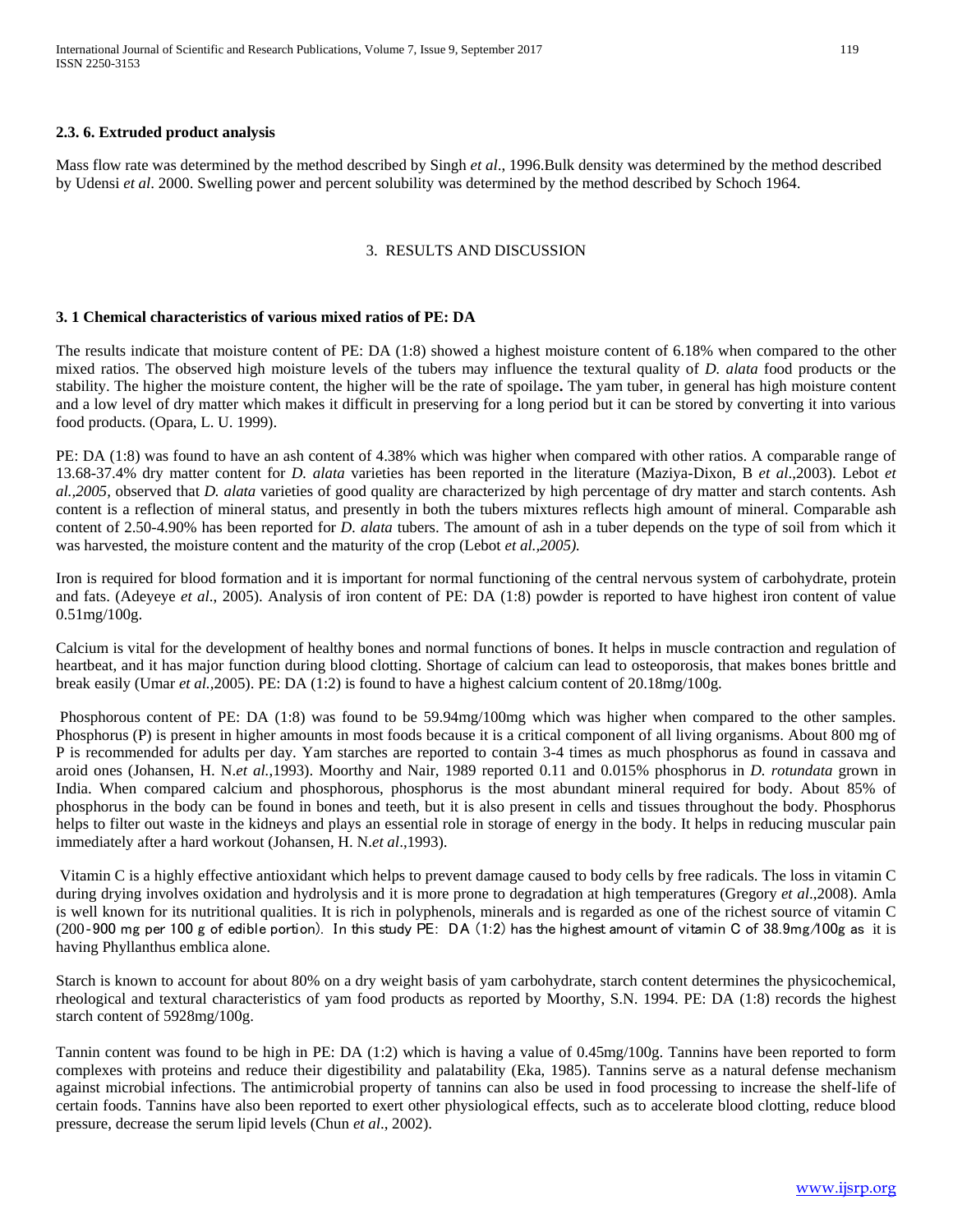PE: DA (1:2) represents the higher crude fat value of 1.89%. Crude fat serve as energy store in the body. It can be broken down in the body to release glycerol and free fatty acids. The glycerol can be converted to glucose by the liver and used as a source of energy. (Gamman *et al.,*1996). PE: DA (1:2) represents the higher crude protein value of 17.16%.

PE: DA (1:2) was found to have a significant amount of crude fiber with a value of 1.78%. Crude fiber is positively related to different physiological and metabolic effects. It contributes less to calories, and can bind and flush cholesterol, carcinogens and undesirable chemicals from the body. It provides bulk, regulates intestinal motility and thereby helps to prevent the development of diverticulosis and chronic diseases including coronary heart disease, colonal cancer and other disorders of the gastrointestinal lining (Topping, D.L. et al, 2001).

Dioscorea alata have high carbohydrate content. More than 85% of the carbohydrate reserve in Dioscorea alata comprises of starch, generally utilized for its edible and medical values. From the results obtained while comparing all the mixed ratios, PE: DA (1:8) was found to have a highest carbohydrate content of value 74.41

## **3. 2 Chemical characteristics of various mixed ratios of MC: CE**

The results indicate that moisture content of MC: CE (1:2) showed the highest moisture content 5.38% when compared with the other mixed ratios. The ash content of MC: CE (1:8) was found to be 5.37% which is higher than that of the other samples. Ash content is a reflection of mineral status, and presently in both the tubers mixtures reflects high amount of mineral. The amount of ash in a tuber depends on the type of soil from which it was harvested, the moisture content and the maturity of the crop (Lebot *et al.,2005).* The Iron content of MC: CE (1:8*)* was found to be 0.56mg/100g which was found to be the highest among all the mixed ratios. The Recommended Dietary Allowance for iron in adult and children is 10 mg/day, while female adult is 15 mg/day. Iron is required for blood formation and it is important for normal functioning of the central nervous system of carbohydrate, protein and fats. (Adeyeye *et al*., 2005).

The RDA for calcium is about 800-1200 mg for adults. Calcium is vital for the development of healthy bones and normal functions of bones. It helps in muscle contraction and regulation of heartbeat, and it has major function during blood clotting. Shortage of calcium can lead to osteoporosis, that makes bones brittle and break easily (Umar *et al.,*2005). MC: CE (1:2) is found to have a calcium content of 21.1 mg/100g and it was found to be the highest among the various mixed ratios.

The phosphorous content MC: CE (1:8) is found to have significant amount of 51. 3 mg/100g which is found to be highest among the various mixed ratios. In this study MC: CE (1:2) was found to be highest amount of vitamin C in the range of 10.3mg/100g among the various mixed ratios. Starch is known to account for about 80% on a dry weight basis of yam carbohydrate, starch content determines the physicochemical, rheological and textural characteristics of yam food products as reported by Moorthy, S.N. 1994. The starch content of MC: CE (1:8) was found to be 6278mg/100g. The result of the analysis indicates that starch content of the samples were high.

The results showed that MC: CE (1:2) was found to have a tannin content of 0.68mg/100g which was found to be highest among the mixed ratios. The crude fat content of MC*:* CE (1:2) was found to be 1.82% and was highest among the various mixed ratios. Crude fat serve as energy store in the body. It can be broken down in the body to release glycerol and free fatty acids. The glycerol can be converted to glucose by the liver and used as a source of energy. (Gamman *et al.,*1996).

The crude protein content of MC: CE (1:2) was found to be 12.69%. The result of the analysis indicates that crude protein content of the samples were very low. From the results it was observed that MC: CE (1:2) was found have crude fiber content of 2.13% and it was found to be higher when compared with other mixed ratios. Crude fiber is positively related to different physiological and metabolic effects. It contributes less to calories, and can bind and flush cholesterol, carcinogens and undesirable chemicals from the body. It provides bulk, regulates intestinal motility and thereby helps to prevent the development of diverticulosis and chronic diseases including coronary heart disease, colonal cancer and other disorders of the gastrointestinal lining (Topping, D. L, et al,2001). The results obtained showed that MC: CE (1:8) has a carbohydrate content of 87. 21mg/100g and was highest when compared with the various mixed ratios.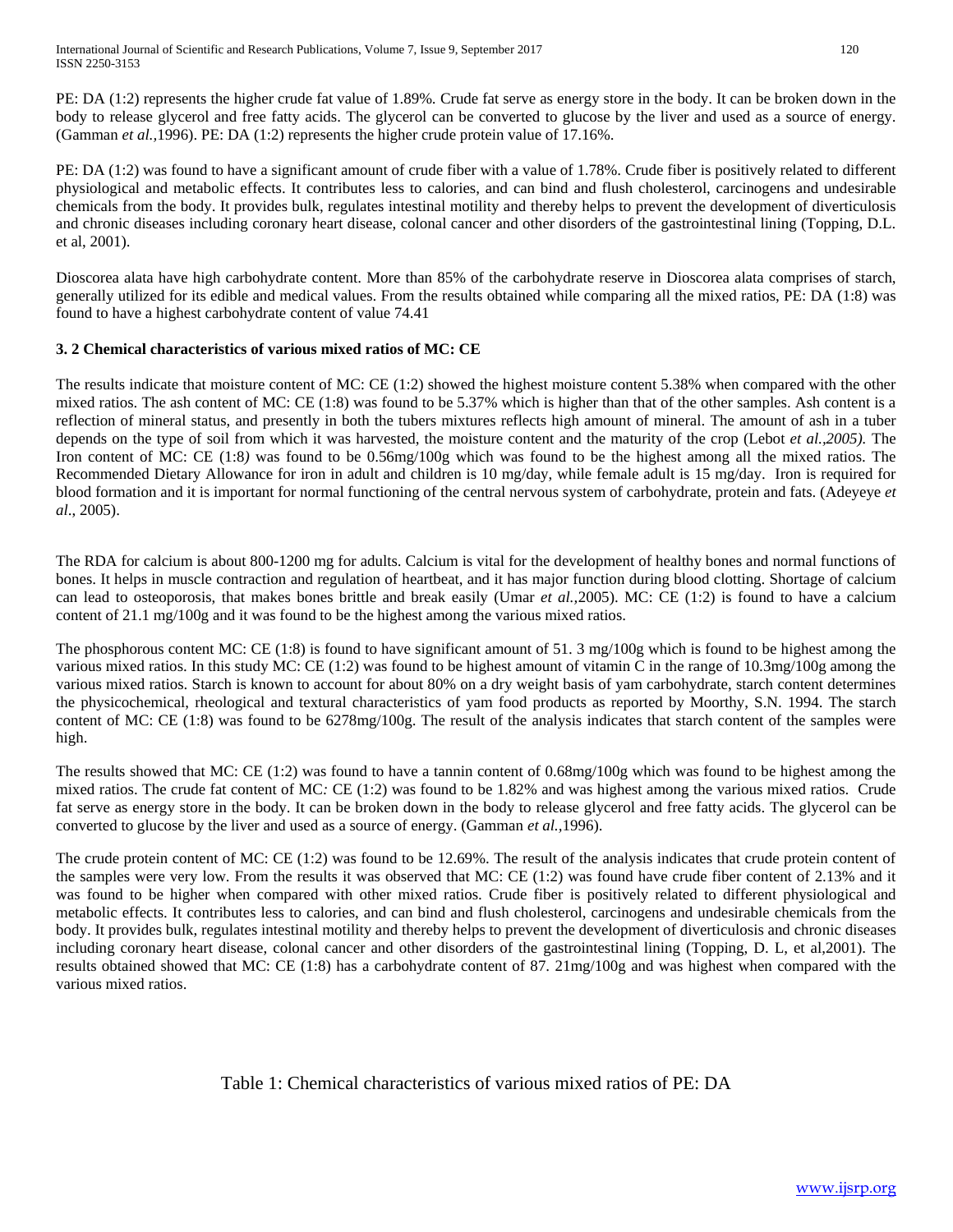| <b>PARAMETERS</b>      | PE: DA                       | PE: DA                       | PE: DA                        | PE: DA                       | PE: DA                       |
|------------------------|------------------------------|------------------------------|-------------------------------|------------------------------|------------------------------|
|                        | (1:0)                        | (1:2)                        | (1:5)                         | (1:8)                        | (0:1)                        |
| Moisture content (%)   | $5.59 \pm 0.05^{\rm a}$      | $5.96 \pm 0.03^a$            | $6.01 \pm 0.09^{\rm a}$       | $6.18 \pm 0.07^a$            | $6.23 \pm 0.02^a$            |
|                        |                              |                              |                               |                              |                              |
|                        | $2.96 \pm 0.09^a$            | $3.99 \pm 0.12^a$            | $4.12 \pm 0.08^a$             | $4.38 \pm 0.06^a$            | $4.65 \pm 0.11$ <sup>a</sup> |
| Ash content (%)        |                              |                              |                               |                              |                              |
|                        |                              |                              |                               |                              |                              |
| Iron $(mg/100g)$       | $0.32 \pm 0.15^a$            | $0.39 \pm 0.18$ <sup>a</sup> | $0.48 \pm 0.11$ <sup>a</sup>  | $0.51 \pm 0.14$ <sup>a</sup> | $0.56 \pm 0.12^a$            |
|                        |                              |                              |                               |                              |                              |
|                        |                              |                              |                               |                              |                              |
| Calcium $(mg/100g)$    | $27.6 \pm 0.03^{\text{a}}$   | $20.18 \pm 0.05^a$           | $19.52 \pm 0.08^a$            | $18.89 \pm 0.02^a$           | $19.3 \pm 0.04^a$            |
|                        |                              |                              |                               |                              |                              |
| Phosphorous (mg/100g)  | $0.12 \pm 0.14$ <sup>a</sup> | $37.12 \pm 0.16^a$           | $43.29 \pm 0.13^a$            | $59.94 \pm 0.17^a$           | $57 \pm 0.15^a$              |
|                        |                              |                              |                               |                              |                              |
|                        |                              |                              |                               |                              |                              |
| Vitamin C (mg/100g)    | $88.32 \pm 0.02^a$           | $38.9 \pm 0.05^{\text{a}}$   | $27.3 \pm 0.07^{\text{a}}$    | $21.98 \pm 0.04^a$           | $15 \pm 0.03^a$              |
|                        |                              |                              |                               |                              |                              |
| Starch $(mg/100g)$     | $2565 \pm 0.15^a$            | $5042 \pm 0.23$ <sup>a</sup> | $5673 \pm 0.20^a$             | 5928.6±0.28 <sup>a</sup>     | $6429 \pm 0.24$ <sup>a</sup> |
|                        |                              |                              |                               |                              |                              |
|                        |                              |                              |                               |                              |                              |
| Tannin $(mg/100g)$     | $0.85 \pm 0.04^a$            | $0.45 \pm 0.12^a$            | $0.40 \pm 0.08$ <sup>a</sup>  | $0.35 \pm 0.07^a$            | $0.32 \pm 0.14$ <sup>a</sup> |
|                        |                              |                              |                               |                              |                              |
|                        |                              |                              |                               |                              |                              |
| Crude fat (%)          | $2.56 \pm 0.02^a$            | $1.89 \pm 0.01$ <sup>a</sup> | $1.67 \pm 0.04^a$             | $1.54 \pm 0.03^a$            | $1.38 \pm 0.02^a$            |
|                        |                              |                              |                               |                              |                              |
| Crude protein (%)      | $35.7 \pm 0.18^a$            | $17.16 \pm 0.12^a$           | $14.12 \pm 0.22$ <sup>a</sup> | $11.9 \pm 0.29^a$            | $7.52 \pm 0.26$ <sup>a</sup> |
|                        |                              |                              |                               |                              |                              |
|                        |                              |                              |                               |                              |                              |
| Crude fiber (%)        | $1.98 \pm 0.20^a$            | $1.78 \pm 0.28$ <sup>a</sup> | $1.62 \pm 0.25^a$             | $1.59 \pm 0.18$ <sup>a</sup> | $1.52 \pm 0.23$ <sup>a</sup> |
|                        |                              |                              |                               |                              |                              |
| Carbohydrate (mg/100g) | 51.21                        | 69.22                        | 72.46                         | 74.41                        | 78.7                         |
|                        |                              |                              |                               |                              |                              |
|                        |                              |                              |                               |                              |                              |

# **3. 3 IN-VITRO ANTIOXIDANT ASSAY**

# **3. 3. 1 DPPH radical scavenging activity of different ratios of PE: DA**

The DPPH radical scavenging activities of different ratios of PE: DA are shown in Figure 2 and 3. DPPH is a stable free radical which is commonly used for assessing antioxidant activity. Usually, the results of DPPH assay were expressed in  $IC_{50}$  values. Concentration of the sample necessary to decrease initial concentration of DPPH• by 50% (IC<sub>50</sub>) under the experimental condition was determined. Therefore, the lower value of IC<sub>50</sub> indicates a higher antioxidant activity. All the extracts of various ratios showed excellent DPPH<sup>·</sup> radical scavenging activity. The best free radical scavenging activity is exhibited by PE: DA (1:0) which is comparable to the referred standard BHT. Among the ratios PE: DA (1:2) is found to have a lower IC50 value of 21. 82µg/ml followed by PE: DA (1:5) having a value of 22. 87µg/ml.

An inhibition rate of 78. 2% was found in PE: DA (1:0) and among the various ratios a good inhibition rate is given by PE: DA (1:2) which is also having a lower IC50 value and this indicates its good antioxidant capacity. Therefore, among the various ratios PE: DA (1:2) is found to have a good antioxidant capacity.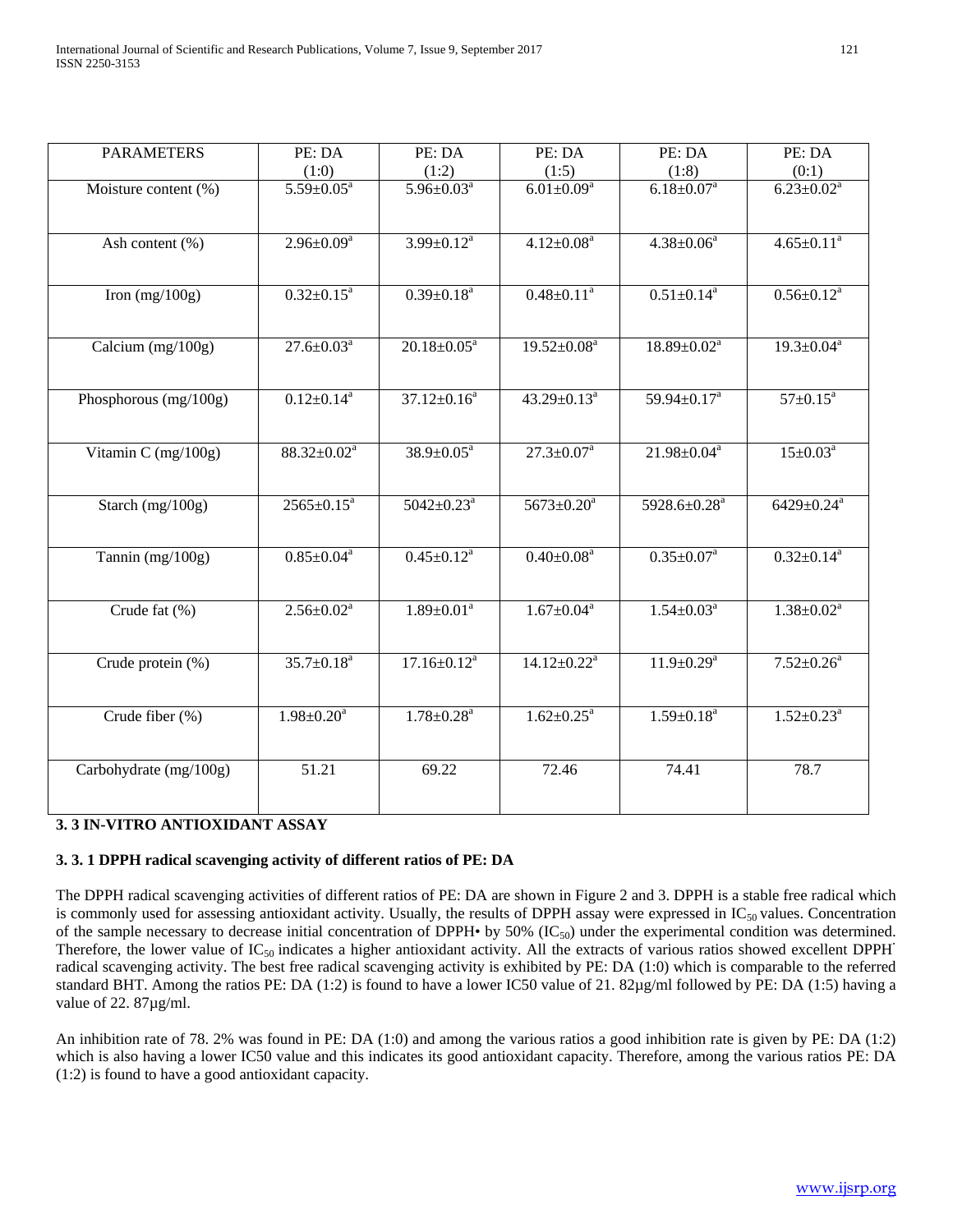

**Figure 2: DPPH radical scavenging activity of various mixed ratios of PE: DA**



**Figure 3: DPPH radical scavenging activity of different ratios of PE: DA**

## **3. 3. 2 DPPH radical scavenging activity of various mixed ratios of MC: CE**

The DPPH radical scavenging activities of different ratios of MC: CE are shown in Figure 4 and 5. The best free radical scavenging activity is exhibited by MC: CE (1:0) which is comparable to the referred standard BHT. Among the ratios MC: CE (1:2) is found to have a lower IC50 value of 22.39 µg/ml followed by MC: CE (1:5) having a value of 24.82µg/ml.

Lower IC50 value and a higher inhibition rate indicate a higher antioxidant activity. An inhibition rate of 79.2% was found in MC: CE (1:0) and among the various ratios a good inhibition rate is given by MC: CE (1:2) which is also having a lower  $IC_{50}$  value and this indicates its good antioxidant capacity. Therefore, among the various ratios MC: CE is found to have a good antioxidant capacity.



**Figure 4: DPPH radical scavenging activity of various mixed ratios of MC: CE**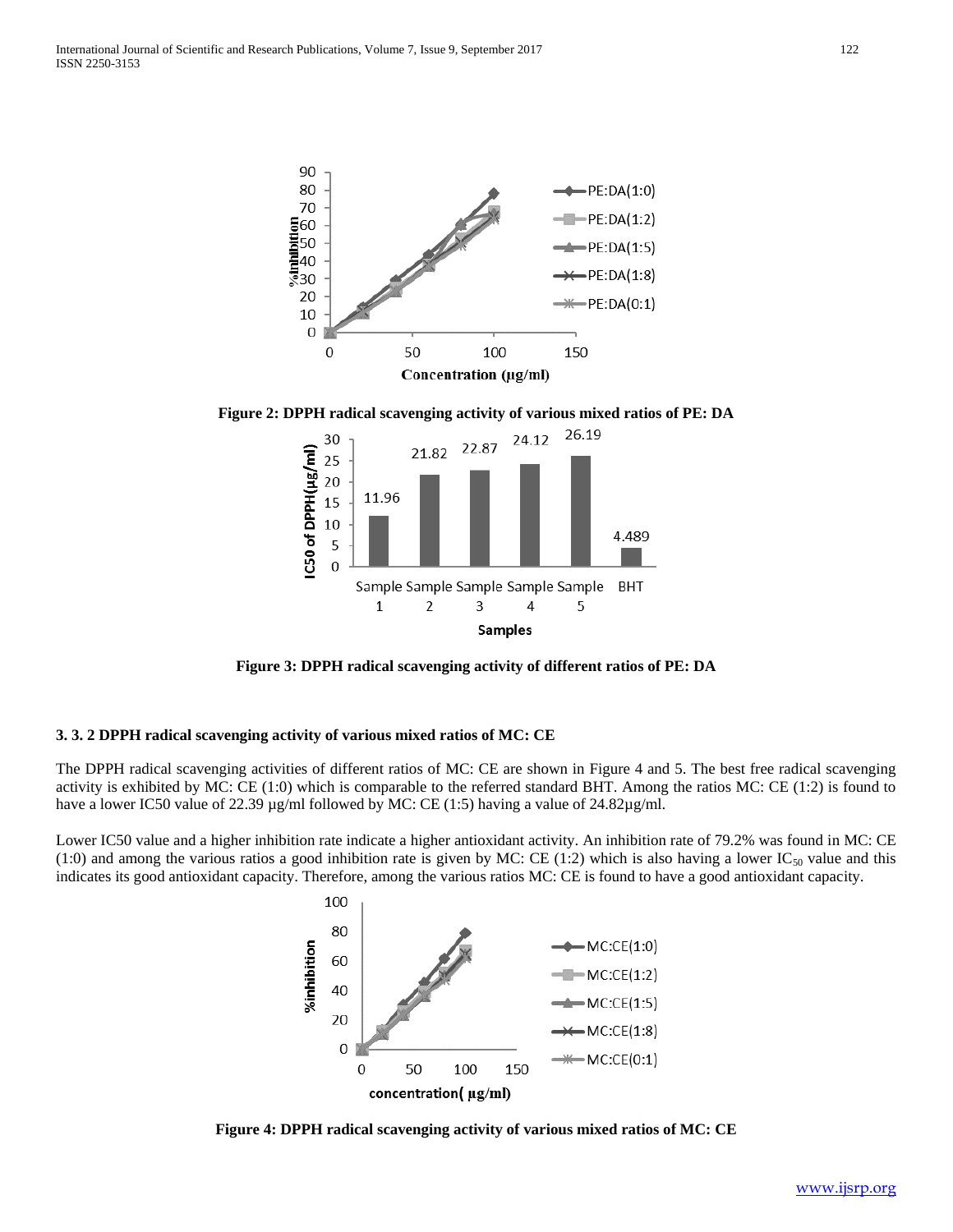

**Figure 5: DPPH radical scavenging activity of different ratios of MC: CE**

## **3. 3. 3 Metal chelating activity of various mixed ratios of PE: DA**

The metal chelating activities of different ratios of PE: DA are shown in Figure 6. Metal chelating capacity was significant as they reduced the concentration of the catalyzing transition metal in lipid peroxidation (Duh *et al*., 1999). It was already reported that chelating agents which form  $\sigma$ - bonds with a metal, are effective as secondary antioxidants because they reduce the redox potential, thereby stabilizing the oxidized form of the metal ion (Gordon, 1990). Antioxidants inhibit interaction between metal and lipid through formation of insoluble metal complexes with ferrous ion. Hence the data obtained reveals that s all the extracts of various samples demonstrate an effective capacity for iron binding, suggesting that its action as antioxidant may be related to its iron binding capacity. All the sample extracts exhibited the ability to chelate metal ions. Among the different sample extracts, PE: DA (1: 0) shows an activity of (75. 9 %). Further, the activity decreased in methanol extract of various samples and among the various mixtures PE: DA (1: 2) exhibits an activity of (64. 26 %)



**Figure 6: Metal chelating activity of various ratios of PE: DA**

# **3. 3. 4 Metal chelating activity of various mixed ratios of MC: CE**

The metal chelating activities of different ratios of MC: CE are shown in Figure 7. Iron is essential for life because it is required for oxygen transport, respiration, and activity of many enzymes. In complex systems, such as food and food preparations, various different mechanisms may contribute to oxidative processes, such as Fenton reaction, where transition metal ions play a vital role. Different reactive oxygen species might be generated and various target structures such as lipids, proteins, and carbohydrates, can be affected. Therefore, it is important to characterize the extracts by a variety of antioxidant assays (Halliwell B et al., 1997). The chelating effect on the ferrous ions by the various samples are shown in figure5. All the sample extracts exhibited the ability to chelate metal ions. Among the different sample extracts, MC: CE (1:0) shows an activity of (75. 9%). Further, the activity decreased in methanol extract of various samples and among the various mixtures MC: CE (1:2) exhibits an activity of (65. 21%). Chelating agents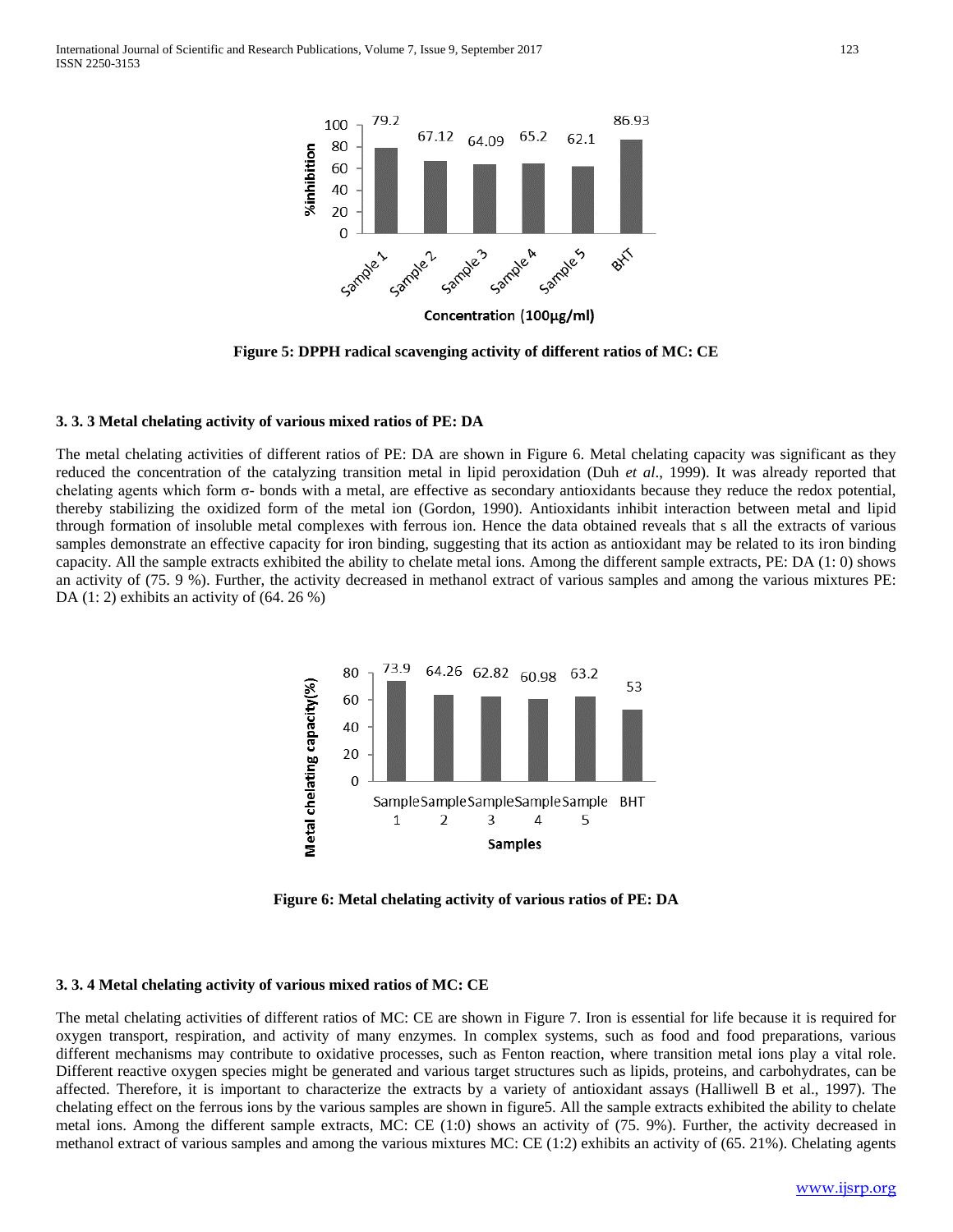are effective as secondary antioxidants because they reduce the redox potential thereby stabilizing the oxidized form of the metal ion (Gulcin I et al., 2007). The high contents of polyphenolic compounds present in the extracts should be able to chelate transition metals because of the high charge density of the phenoxide group generated on deprotonation (Hyder RC et al., 2001). The findings of the study established that the extracts could chelate irons and the values are substantial.



**Figure 7: Metal chelating activity of various ratios of MC: CE**

## **3. 3. 5 Phosphomolybdenum assay of different ratios of PE: DA**

The phosphomolybenum assay of different ratios of PE: DA are shown in Figure 8**.** The phosphomolybdenum method is based on the reduction of Mo (VI) to Mo (V) by the antioxidant compounds and the formation of green phosphate/Mo(V) complex with the maximal absorption at 695 nm. Among the various extracts evaluated, the PE: DA (0:1) extract of Dioscorea alata alone had the strongest phosphomolybdenum reduction (298. 32). Among the various mixed ratios PE: DA (1: 8) shows the highest phosphomolybdenum reduction of (291. 36) followed by PE: DA (1:5), (288.79). Hydrogen/electron transfer from antioxidants to DPPH radical and Mo(VI) complex occur in the DPPH radical and phosphomolybdenum assays, respectively (Halliwell B, 2008).



**Figure 8: Phosphomolybdenum activity of various mixed ratios of PE: DA**

## **3. 3. 6 Phosphomolybdenum assay of different ratios of MC: CE**

Among the various extracts evaluated, the MC: CE (0:1) extract of had the strongest phosphomolybdenum reduction (292.93). Among the various mixed ratios shows the highest phosphomolybdenum reduction (284.8) followed by MC: CE (1:5) (281.8).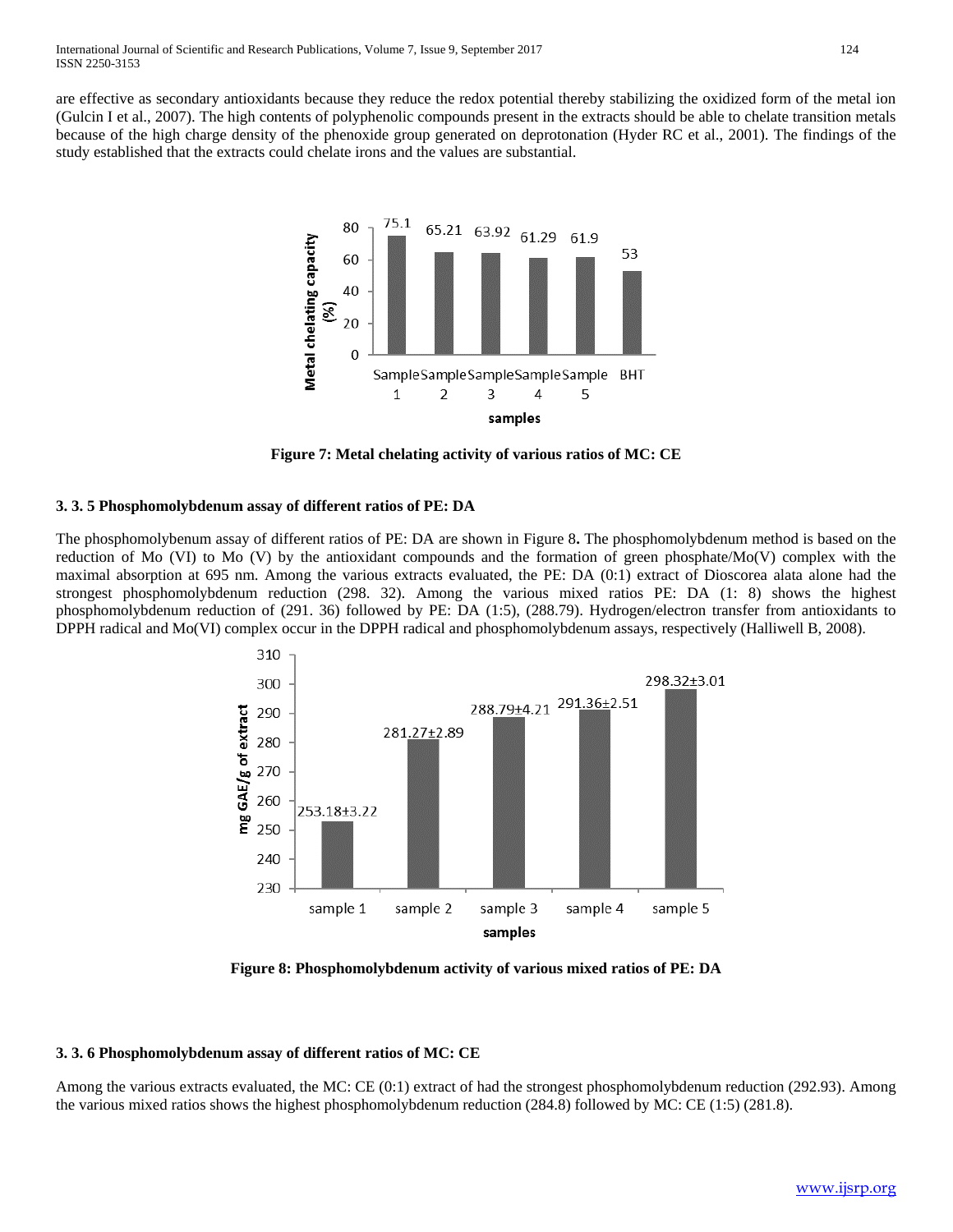

**Figure 9: Phosphomolybdenum activity of various mixed ratios of ME: CE**

## **3. 3. 7 Sample analysis of extruded product sample of PE: DA**

The mass flow rate was found to be minimum in the range of  $3.30g/s$  for the sample which was extruded at a temperature of  $100^{\circ}$ C and 13% moisture. The bulk density of the MC: CE  $(1.8)$   $(110^{\circ}C, 13%)$  was found to be highest in the range of 0.8 g/100ml when compared to the other samples. Swelling power of MC: CE (1:8) (110˚C, 13%) was found to be highest and percent solubility was found to be highest in MC: CE  $(1.8)$   $(100^{\circ}C, 13\%)$ 

## **3. 3. 8 Sample analysis of extruded product sample of MC: CE**

The mass flow rate was found to be minimum in the range of  $3.12g/s$  for the sample which was extruded at a temperature of  $100^{\circ}$ C and 13% moisture. The minimum mass flow rate indicates faster extrusion. The variations in the mass flow rate of extrudate samples were very less, due to constant maintenance of barrel temperature as well as moisture content in the feed mixtures. The bulk density of the MC: CE (1:8) (110˚C,13%) was found to be highest in the range of 0.7 g/100ml when compared to the other samples. Swelling power of MC: CE  $(1.8)$   $(100^{\circ}C, 13\%)$  was found to be highest

## **3. 4 Comparison of PE: DA and MC: CE**

The results indicate that moisture content of PE: DA (1:8) showed a highest moisture content of 6.18% when compared to the other mixed ratios of PE: DA and moisture content of MC: CE (1:2) showed the highest moisture content of 5.38% when compared with the other mixed ratios of MC: CE and when comparing PE: DA (1:8) and MC: CE (1:8) the moisture content is less in MC: CE (1:8) and lesser moisture increases the shelf life of the mixture. PE: DA (1:8) was found to have an ash content of 4.38% which was higher when compared with other ratios of PE: DA. The ash content of MC: CE (1:8) was found to be 5.37% which is higher than that of the other samples of MC: CE and the ash content was high in MC: CE (1:8) when compared to PE: DA (1:8) and the ash content indicates the presence of minerals. Iron content of PE: DA (1:8) powder is reported to have highest iron content of value 0.51mg/100g than other samples of PE: DA (1:8) and iron content of MC: CE (1:8) was found to be 0.56mg/100g which was found to be the highest among all the mixed ratios of MC: CE  $(1:8)$  and the iron content of MC: CE  $(1:8)$  is higher than PE: DA  $(1:8)$ . PE: DA  $(1:2)$  is found to have a highest calcium content of 20.18mg/100g. MC: CE (1:2) is found to have a calcium content of 21.1mg/100g and it was found to be the highest among the various mixed ratios of MC: CE (1:2) and MC: CE (1:2) has higher calcium content than PE: DA (1:2). Phosphorous content of PE: DA (1:8) was found to be 59.94mg/100mg which was higher when compared to the other samples of PE: DA. Phosphorous content MC: CE (1:8) is found to have significant amount of 51.3mg/100g which is found to be highest among the various mixed ratios of MC: CE. Phosphorous content of PE: DA (1:8) is higher than MC: CE (1:8).

From the results it was found that PE: DA (1:8) had the highest starch content of 5928.6mg/100g among the various mixed ratios of PE: DA and among the samples of MC: CE it was observed that MC: CE (1:8) had a starch content of 6278mg/100g. When the starch content of MC: CE and PE: DA where compared it was found that MC: CE (1:8) had a higher starch compared to PE: DA (1:8). The tannin content was highest in PE: DA (1:2) in the range of 0.45mg/100g among the mixed ratios of PE: DA and among the mixed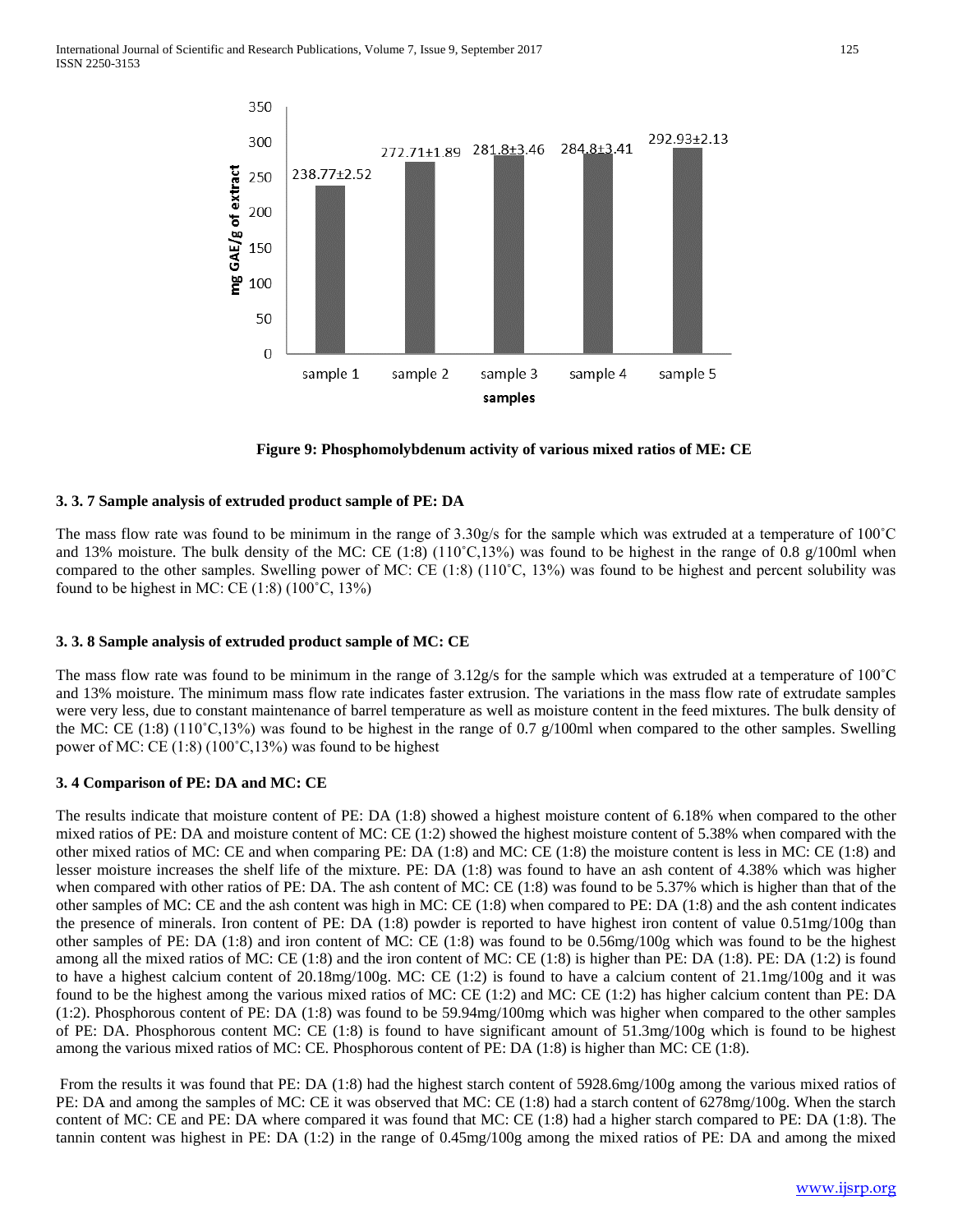ratios of MC: CE, MC: CE (1:2) was found to have the highest tannin content of 0.68mg/100g. When the tannin content of PE: DA and MC: CE where compared it as found that MC: CE (1:2) has a higher tannin content when compared to PE: DA (1:2). The crude fat content was highest in PE: DA (1:2) in the range of 1.89% among the mixed ratios of PE: DA and among the mixed ratios of MC: CE, MC: CE (1:2) was found to have the highest crude fat content of 1.82%. When the crude fat content of PE: DA and MC: CE where compared it as found that MC: CE (1:2) has a lesser crude fiber content when compared to PE: DA (1:2). The crude protein content was highest in PE: DA (1:2) in the range of 17.16% among the mixed ratios of PE: DA and among the mixed ratios of MC: CE, MC: CE (1:2) was found to have the highest crude protein content of 12.69%. When the crude protein content of PE: DA and MC: CE where compared it as found that MC: CE (1:2) has a higher crude protein content when compared to PE: DA (1:2). The crude fiber content was highest in PE: DA (1:2) in the range of 1.78% among the mixed ratios of PE: DA and among the mixed ratios of MC: CE, MC: CE (1:2) was found to have the highest crude fiber content of 2.13%. When the crude fiber content of PE: DA and MC: CE where compared it as found that MC: CE (1:2) has a higher crude protein content when compared to PE: DA (1:2). The carbohydrate content was highest in PE: DA (1:8) in the range of 74.41 mg/100g among the mixed ratios of PE: DA and among the mixed ratios of MC: CE, MC: CE (1:8) was found to have the highest carbohydrate content of 87.21 mg/100g. When the carbohydrate content of PE: DA and MC: CE where compared it as found that MC: CE (1:8) has a higher carbohydrate content when compared to PE: DA (1:8).

In DPPH antioxidant assay among the ratios PE: DA (1:2) is found to have a lower  $IC_{50}$  value of 21.82µg/ml followed by PE: DA  $(1:5)$  having a value of 22.87 $\mu$ g/ml. A good inhibition rate is given by PE: DA  $(1:2)$  which is also having a lower IC50 value. Among the ratios MC: CE (1:2) is found to have a lower IC50 value of 22.39µg/ml followed by MC: CE (1:5) having a value of 24.82µg/ml. Among the various ratios a good inhibition rate is given by MC: CE (1:2) which is also having a lower IC50 value. PE: DA (1:2) is having a lower IC<sub>50</sub> than MC: CE (1:2). In metal chelating assay among the different sample extracts, PE: DA (1:2) exhibits an activity of (64.26 %) which is lesser which compared with MC: CE (1:2) which exhibits an activity of (65.21 %). PE: DA (1:8) shows the highest phosphomolybdenum reduction of (291.36) when compared with MC: CE (284.8).

The mass flow rate of PE: DA was highest in PE: DA  $(1.8)$   $(110^{\circ}C,12\%)$  in the range of 3.42g/s among the various mixed ratios of PE: DA and among the mixed ratios of MC: CE (1:8) (110°C,12 %) was found to have the highest mass flow rate of 3.37g/s. When ME: CE and PE: DA where compared it was found that PE: DA (1:8) (110˚C,12 %) was the highest. It was observed that PE: DA (1:8) (110˚C,13 %) had the highest bulk density of 0.8g/100ml among the various mixed ratios of PE: DA and among the mixed ratios of MC: CE, MC: CE (1:8) (110˚C,12 %) was found to have the highest bulk density of 0.7g/100ml. When both MC: CE and PE: DA are compared it was observed PE: DA (110°C,13 %) had a higher bulk density. The swelling power of PE: DA (1:8)  $(110^{\circ}C, 13 \%)$  was found to be 5.86 g/g and that of MC: CE (1:8) (110°C,13 %) is 5.87g/g which were the highest among the various mixed ratios of PE: DA and MC: C. When PE: DA and MC: CE are compared it was observed that both the samples had equal swelling power. The percentage solubility of PE: DA  $(1.8)$   $(100^{\circ}C, 13 \%)$  was found to be 0.03% and that of MC: CE  $(1.8)$   $(110^{\circ}C, 12$ %) is 0.035% which were the highest among the various mixed ratios of PE: DA and MC: CE. When PE: DA and MC: CE are compared it was observed that both the samples had equal swelling power.

#### 4. CONCLUSION

From the results obtained from this analysis of various mixtures of PE: DA and MC: CE PE: DA (1:8) and MC: CE (1:8) was found to have a significant amount of moisture content, ash content, iron, phosphorous, starch and crude protein, crude fat, carbohydrate, DPPH antioxidant activity, metal chelating and Phosphomolybdenum assay when compared with other mixed ratios of PE: DA and MC: CE and that was used for the development of extruded product and the developed product using PE: DA (1:8) and MC: CE (1:8) can be employed as a good nutritional and antioxidant extruded product among all the other ratios.

#### 5. REFERENCES

- [1] AACC (2000). Approved methods of analysis.10th ed. The American Association of Cereal Chemists. St. Paul, Minnesota. p.1298. [2] Adeyeye EI, Ipinmoroti KO, Oguntokun MO. (2002) *Chemical composition and functional properties of the African locust bean (Parkia biglobosa) seeds.* Pakistan Journal Science and Industrial Research.45:29–33
- [3] AOAC (2000) Official Methods of Analysis. 17th Edition, Association of Official Analytical Chemists, Washington D.C
- [4] Blios, MS (1958) *Antioxidants determination by the use of a stable free radical.* Nature.;4617: 1199-1200.
- [5] Dinis, TCP, Madeira VMC, Almeida LM. (1994). *Action of phenolic derivatives (acetaminophen, salicylate and 5aminosalycilate) as inhibitors of membrane lipid peroxidation and as peroxyl radical scavengers*. Arch Biochem Biophys. 315: 161–169.
- [6] Gaman, P.M. and Sherrington K.B., (1996). *The Science of food*. 4th Edn., Reel educational and Professional Publishers Ltd., Oxford, pp: 125-136.
- [7] Gregory III, J.F. (2008). *Vitamins*. InDamodaran, S., Parkin, K.L., and Fennema, O.R. (Eds.). Food Chemistry. Boca Raton, London, New York: CRC Press.
- [8] Gulcin, Elmastas M, Aboul-Enein HY. (2007). *Determination of antioxidant and radical scavenging activity of basil (Ocimum basilicum) assayed by different methodologies*. Phytother Res. 21: 354-361.
- [9] Halliwell B. (2008). *Are polyphenols antioxidants or pro-oxidants? What do we learn from cell culture and in vivo studies?* Arch Biochem Biophys. 476: 107-11